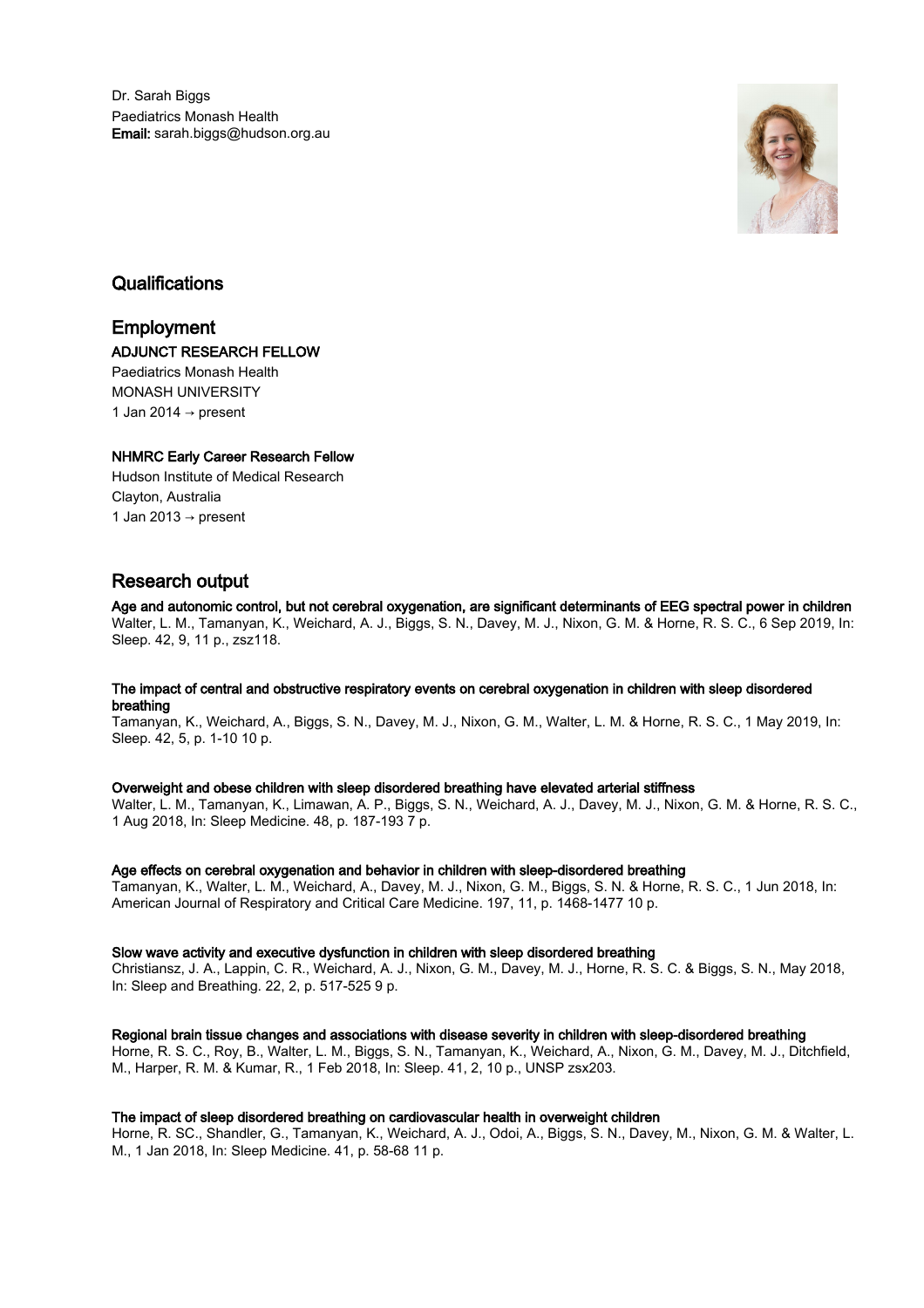## The impact of melatonin on the sleep patterns of women undergoing IVF: a double blind RCT

Fernando, S., Biggs, S. N., Horne, R. S. C., Vollenhoven, B., Lolatgis, N., Hope, N., Wong, M., Lawrence, M., Lawrence, A., Russell, C., Leong, K., Thomas, P., Rombauts, L. & Wallace, E. M., Dec 2017, In: Human Reproduction Open. 4, 1, 10 p., hox027.

#### Overweight and obesity add to behavioral problems in children with sleep-disordered breathing

Biggs, S. N., Tamanyan, K., Walter, L. M., Weichard, A. J., Davey, M. J., Nixon, G. M. & Horne, R. S. C., 1 Nov 2017, In: Sleep Medicine. 39, p. 62-69 8 p.

#### Periodic limb movements and restless legs syndrome in children with a history of prematurity

Cielo, C. M., DelRosso, L. M., Tapia, I. E., Biggs, S. N., Nixon, G. M., Meltzer, L. J., Traylor, J., Kim, J. Y. & Marcus, C. L., 1 Feb 2017, In: Sleep Medicine. 30, p. 77-81 5 p.

# The relationship between sleep-disordered breathing severity and daytime adaptive functioning in children with Down Syndrome

Nixon, G. M., Biggs, S. N., Jitpiriyaroj, S. & Horne, R. S. C., 1 Nov 2016, In: CNS Neuroscience and Therapeutics. 22, 11, p. 936-937 2 p.

#### Association between slow-wave activity, cognition and behaviour in children with sleep-disordered breathing

Weichard, A. J., Walter, L. M., Hollis, S. L., Nixon, G. M., Davey, M. J., Horne, R. S. C. & Biggs, S. N., 1 Sep 2016, In: Sleep Medicine. 25, p. 49-55 7 p.

## Validation of actigraphy in middle childhood

Meltzer, L. J., Wong, P., Biggs, S. N., Traylor, J., Kim, J. Y., Bhattacharjee, R., Narang, I. & Marcus, C. L., 1 Jun 2016, In: Sleep. 39, 6, p. 1219-1224 6 p.

#### Risk factors for obstructive sleep apnoea in Australian children

Tamanyan, K., Walter, L. M., Davey, M. J., Nixon, G. M., Horne, R. S. C. & Biggs, S. N., 1 May 2016, In: Journal of Paediatrics and Child Health. 52, 5, p. 512-517 6 p.

#### Improved long-term autonomic function following resolution of sleep-disordered breathing in preschool-aged children

Walter, L. M., Biggs, S. N., Nisbet, L. C., Weichard, A. J., Hollis, S. L., Davey, M. J., Anderson, V., Nixon, G. M. & Horne, R. SC., 1 Mar 2016, In: Sleep and Breathing. 20, 1, p. 309-319 11 p.

# Comparison of commercial wrist-based and smartphone accelerometers, actigraphy, and PSG in a clinical cohort of children and adolescents

Toon, E., Davey, M. J., Hollis, S. J., Nixon, G. M., Horne, R. S. C. & Biggs, S. N., 2016, In: Journal of Clinical Sleep Medicine. 12, 3, p. 343 - 350 8 p.

# Sleep/Wake patterns and parental perceptions of sleep in children born preterm

Biggs, S. N., Meltzer, L. J., Tapia, I. E., Traylor, J., Nixon, G. M., Horne, R. S. C., Doyle, L. W., Asztalos, E., Mindell, J. A., Marcus, C. L. & Caffeine for Apnea of Prematurity-Sleep Study Group, 2016, In: Journal of Clinical Sleep Medicine. 12, 5, p. 711 - 717 7 p.

# The efficacy of the OSA-18 as a waiting list triage tool for OSA in children

Walter, L. M., Biggs, S. N., Cikor, N., Rowe, K., Davey, M. J., Horne, R. S. C. & Nixon, G. M., 2016, In: Sleep and Breathing. 20, 2, p. 837-844 8 p.

Long-term cognitive and behavioral outcomes following resolution of sleep disordered breathing in preschool children Biggs, S. N., Walter, L. M., Jackman, A. R., Nisbet, L., Weichard, A., Hollis, S., Davey, M. J., Anderson, V. A., Nixon, G. M. & Horne, R. S. C., 29 Sep 2015, In: PLoS ONE. 10, 9, 19 p., e0139142.

# Augmented cardiovascular responses to episodes of repetitive compared with isolated respiratory events in preschool children with sleep-disordered breathing

Walter, L. M., Biggs, S. N., Nisbet, L., Weichard, A., Muntinga, M., Davey, M. J., Anderson, V. A., Nixon, G. M. & Horne, R. S. C., 2015, In: Pediatric Research. 78, 5, p. 560 - 566 7 p.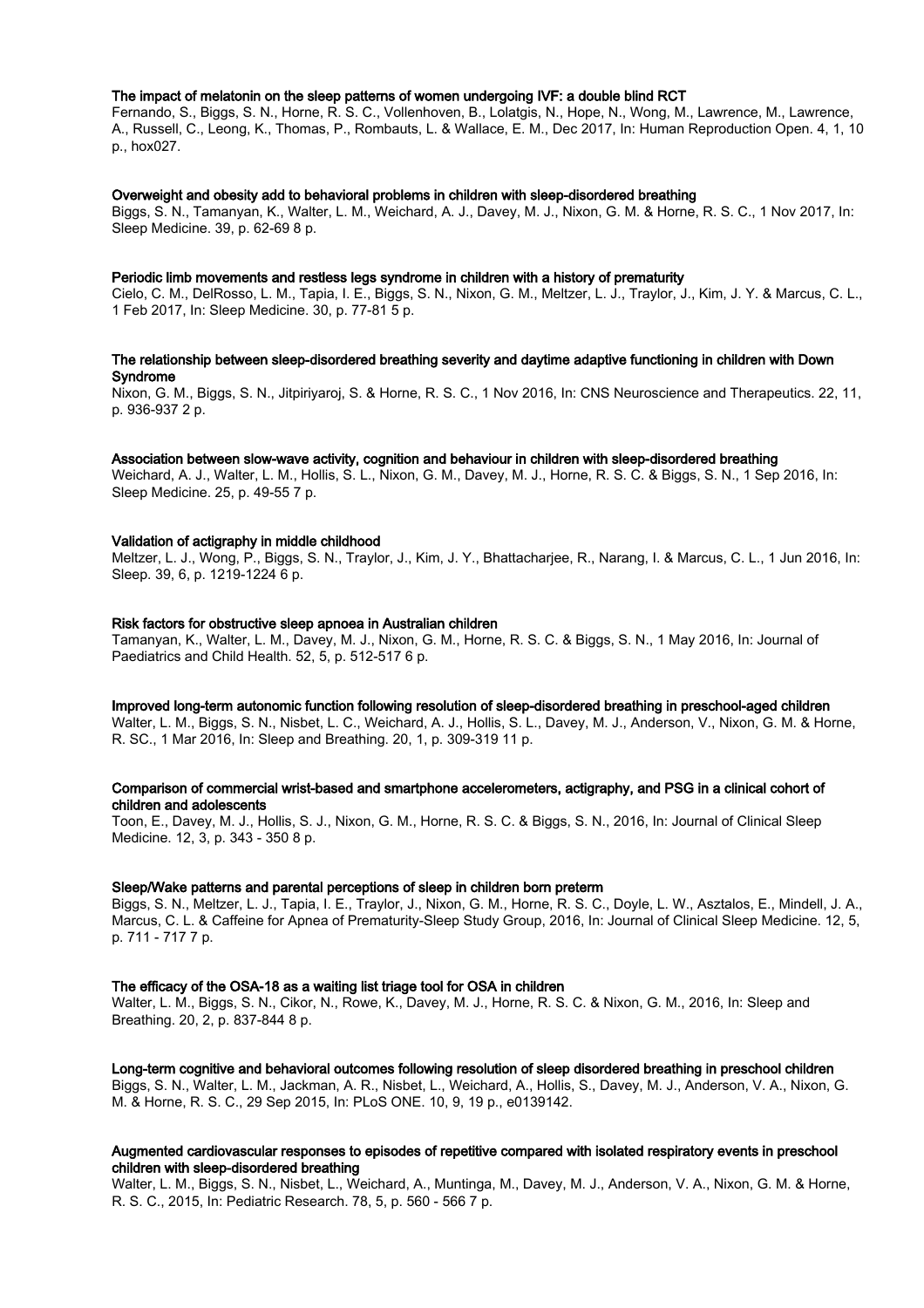# Culture, extracurricular activity, sleep habits, and mental health: a comparison of senior high school Asian-Australian and Caucasian-Australian adolescents

Lushington, K., Wilson, A., Biggs, S. N., Dollman, J., Martin, J. M. & Kennedy, D., 2015, In: International Journal of Mental Health. 44, 1, p. 139 - 157 19 p.

## Long-term improvements in sleep and respiratory parameters in preschool children following treatment of Sleep Disordered Breathing

Walter, L. M., Biggs, S. N., Nisbet, L., Weichard, A., Hollis, S., Davey, M. J., Anderson, V. A., Nixon, G. M. & Horne, R. S. C., 2015, In: Journal of Clinical Sleep Medicine. 11, 10, p. 1143 - 1151 9 p.

#### Longitudinal impact of resolution of snoring in young children on psychosocial functioning

Biggs, S. N., Walter, L. M., Jackman, A. R., Nisbet, L. C., Weichard, A., Hollis, S., Davey, M. J., Anderson, V. A., Nixon, G. M. & Horne, R. S. C., 2015, In: The Journal of Pediatrics. 167, 6, p. 1272 - 1279 8 p.

#### Feasibility of comprehensive, unattended ambulatory polysomnography in school-aged children

Marcus, C. L., Traylor, J., Biggs, S. N., Roberts, R. S., Nixon, G. M., Narang, I., Bhattacharjee, R., Davey, M. J., Horne, R. S. C., Cheshire, M., Gibbons, K. J., Dix, J., Asztalos, E., Doyle, L. W., Opie, G. F., D'ilario, J., Costantini, L., Bradford, R. & Schmidt, B., 2014, In: Journal of Clinical Sleep Medicine. 10, 8, p. 913 - 918 6 p.

# Long-term changes in neurocognition and behavior following treatment of sleep disordered breathing in school-aged children

Biggs, S. N., Vlahandonis, A., Anderson, V., Bourke, R. S. B., Nixon, G. M., Davey, M. J. & Horne, R. S. C., 2014, In: Sleep. 37, 1, p. 77 - 84 8 p.

# Long-term effects of caffeine therapy for apnea of prematurity on sleep at school age

Marcus, C. L., Meltzer, L. J., Roberts, R. S., Traylor, J., Dix, J., D'ilario, J., Asztalos, E., Opie, G. F., Doyle, L. W., Biggs, S. N., Nixon, G. M., Narang, I., Bhattacharjee, R., Davey, M. J., Horne, R. S. C., Cheshire, M., Gibbons, K. J., Costantini, L., Bradford, R. & Schmidt, B., 2014, In: American Journal of Respiratory and Critical Care Medicine. 190, 7, p. 791-799 9 p.

# Pediatric Sleep Survey Instrument--a screening tool for sleep disordered breathing

Biggs, S. N., Nixon, G. M., Davey, M. J., Navarro, D. C. C., Kennedy, J. D., Lushington, K. & Horne, R. S. C., 2014, In: Sleep and Breathing. 18, 2, p. 383 - 390 8 p.

# Pulse transit time as a surrogate measure of changes in systolic arterial pressure in children during sleep

Vlahandonis, A., Biggs, S. N., Nixon, G. M., Davey, M. J., Walter, L. M. & Horne, R. S. C., 2014, In: Journal of Sleep Research. 23, 4, p. 406 - 413 8 p.

# Sleep-disordered breathing does not affect nocturnal dipping, as assessed by pulse transit time, in preschool children: evidence for early intervention to prevent adverse cardiovascular effects?

Nisbet, L., Nixon, G. M., Yiallourou, S., Biggs, S. N., Davey, M. J., Trinder, J. A., Walter, L. M. & Horne, R. S. C., 2014, In: Sleep Medicine. 15, 4, p. 464 - 471 8 p.

# The Children's Report of Sleep Patterns: validity and reliability of the Sleep Hygiene Index and Sleep Disturbance Scale in adolescents

Meltzer, L. J., Brimeyer, C. T., Russell, K. M. W., Avis, K. T., Biggs, S. N., Reynolds, A. C. & Crabtree, V. M., 2014, In: Sleep Medicine. 15, 12, p. 1500 - 1507 8 p.

The conundrum of primary snoring in children: what are we missing in regards to cognitive and behavioural morbidity? Biggs, S. N., Nixon, G. M. & Horne, R. S. C., 2014, In: Sleep Medicine Reviews. 18, 6, p. 463 - 475 13 p.

#### The impact of recent changes to the respiratory scoring rules in pediatrics

Nixon, G. M., Hyde, M., Biggs, S. N., Walter, L. M., Horne, R. S. C. & Davey, M. J., 2014, In: Journal of Clinical Sleep Medicine. 10, 11, p. 1217 - 1221 5 p.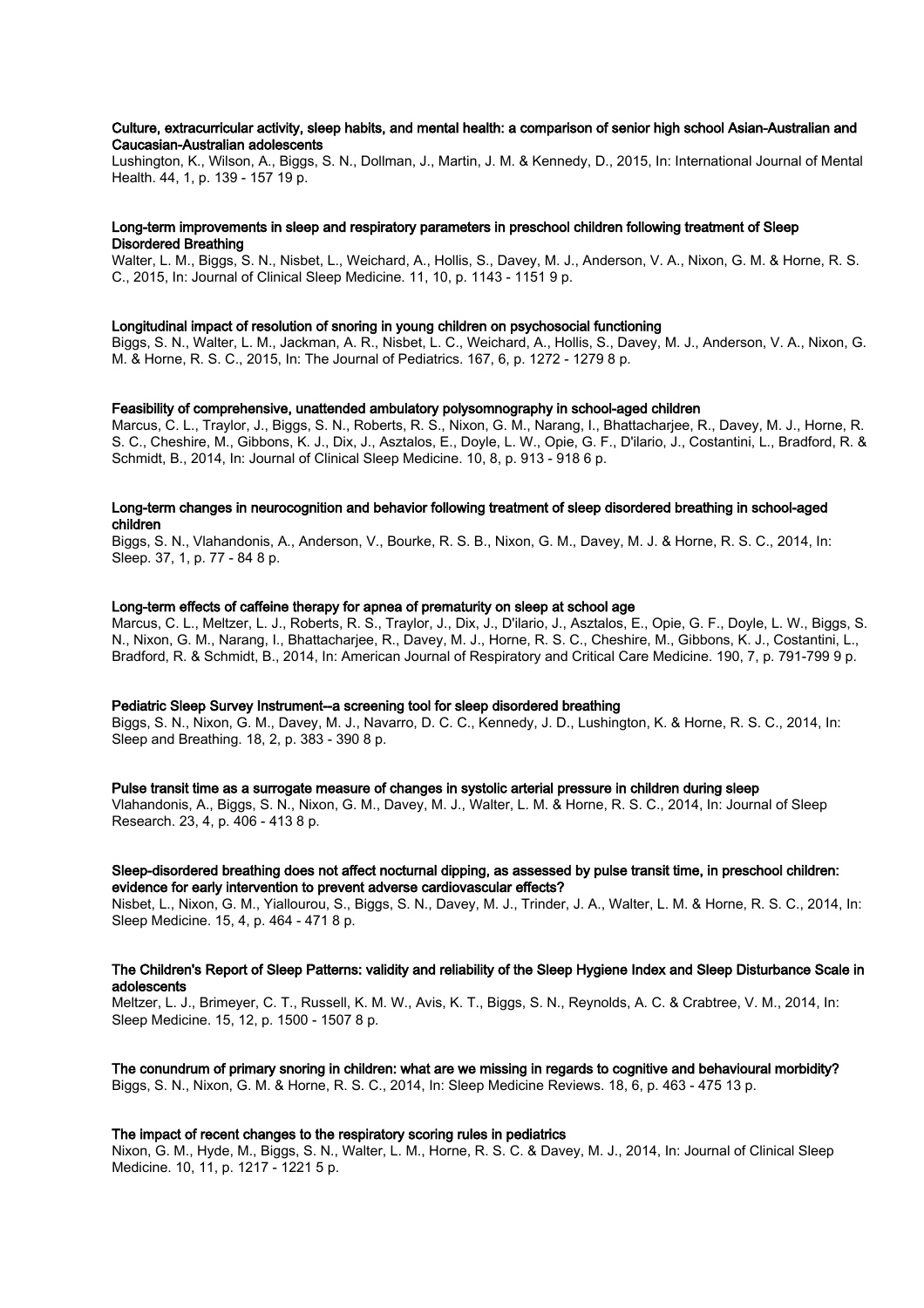### Actigraphy and sleep/wake diaries

Biggs, S. N. & Horne, R. S. C., 2013, The Oxford Handbook of Infant, Child and Adolescent Sleep and Behaviour. Wolfson, A. R. & Montgomery-Downs, H. E. (eds.). 1st ed. USA: Oxford University Press, p. 189 - 203 15 p.

### Characterization of the acute pulse transit time response to obstructive apneas and hypopneas in preschool children with sleep-disordered breathing

Nisbet, L., Yiallourou, S., Nixon, G. M., Biggs, S. N., Davey, M. J., Trinder, J. A., Walter, L. M. & Horne, R. S. C., 2013, In: Sleep Medicine. 14, 11, p. 1123 - 1131 9 p.

#### Circadian rhythm disorders among adolescents: assessment and treatment options

Bartlett, D. J., Biggs, S. N. & Armstrong, S., 2013, In: The Medical Journal of Australia. 199, 8, p. S16 - S20 5 p.

#### Gender, socioeconomic, and ethnic differences in sleep patterns in school-aged children

Biggs, S. N., Lushington, K., Martin, A. J., van den Heuvel, C. J. & Kennedy, J. D., 2013, In: Sleep Medicine. 14, 12, p. 1304 - 1309 6 p.

#### Nocturnal autonomic function in preschool children with sleep-disordered breathing

Nisbet, L., Yiallourou, S., Nixon, G. M., Biggs, S. N., Davey, M. J., Trinder, J. A., Walter, L. M. & Horne, R. S. C., 2013, In: Sleep Medicine. 14, 12, p. 1310 - 1316 7 p.

#### Preschool children with obstructive sleep apnea: the beginnings of elevated blood pressure?

Nisbet, L., Yiallourou, S., Biggs, S. N., Nixon, G. M., Davey, M. J., Trinder, J. A., Walter, L. M. & Horne, R. S. C., 2013, In: Sleep. 36, 8, p. 1219 - 1226 8 p.

#### Sleep disordered breathing in early childhood: quality of life for children and families

Jackman, A. R., Biggs, S. N., Walter, L. M., Embuldeniya, U. S., Davey, M. J., Nixon, G. M., Anderson, V. A., Trinder, J. A. & Horne, R. S. C., 2013, In: Sleep. 36, 11, p. 1639 - 1646 8 p.

# The Children's Report of Sleep Patterns (CRSP): a self-report measure of sleep for school-aged children

Meltzer, L. J., Avis, K. T., Biggs, S. N., Reynolds, A., Crabtree, V. M. & Bevans, K. B., 2013, In: Journal of Clinical Sleep Medicine. 9, 3, p. 235 - 245 11 p.

# Psychometric properties of an omnibus sleep problems questionnaire for school-aged children

Biggs, S., Kennedy, J. D., Martin, A. J., van den Heuvel, C. & Lushington, K., 2012, In: Sleep Medicine. 13, 4, p. 390 - 395 6 p.

#### Sleep-disordered breathing in preschool children is associated with behavioral, but not cognitive, impairments

Jackman, A. R., Biggs, S. N., Walter, L. M., Embuldeniya, U. S., Davey, M. J., Nixon, G. M., Anderson, V. A., Trinder, J. A. & Horne, R. S. C., 2012, In: Sleep Medicine. 13, 6, p. 621 - 631 11 p.

#### The Children's Report of Sleep Patterns--Sleepiness Scale: a self-report measure for school-aged children

Meltzer, L., Biggs, S., Reynolds, A., Avis, K., Crabtree, V. & Bevans, K., 2012, In: Sleep Medicine. 13, 4, p. 385 - 389 5 p.

# Time course of EEG slow-wave activity in pre-school children with sleep disordered breathing: a possible mechanism for daytime deficits?

Biggs, S. N., Walter, L. M., Nisbet, L., Jackman, A. R., Anderson, V. A., Nixon, G. M., Davey, M. J., Trinder, J. A., Hoffmann, R., Armitage, R. & Horne, R. S. C., 2012, In: Sleep Medicine. 13, 8, p. 999 - 1005 7 p.

# Inconsistent sleep schedules and daytime behavioral difficulties in school-aged children

Biggs, S., Lushington, K., van den Heuvel, C., Martin, A. & Kennedy, J., 2011, In: Sleep Medicine. 12, 8, p. 780 - 786 7 p.

#### Working memory in children with sleep-disordered breathing: objective versus subjective measures

Biggs, S., Bourke, R., Anderson, V., Jackman, A., Killedar, A., Nixon, G., Davey, M., Walker, A., Trinder, J. & Horne, R. S. C., 2011, In: Sleep Medicine. 12, 9, p. 887 - 891 5 p.